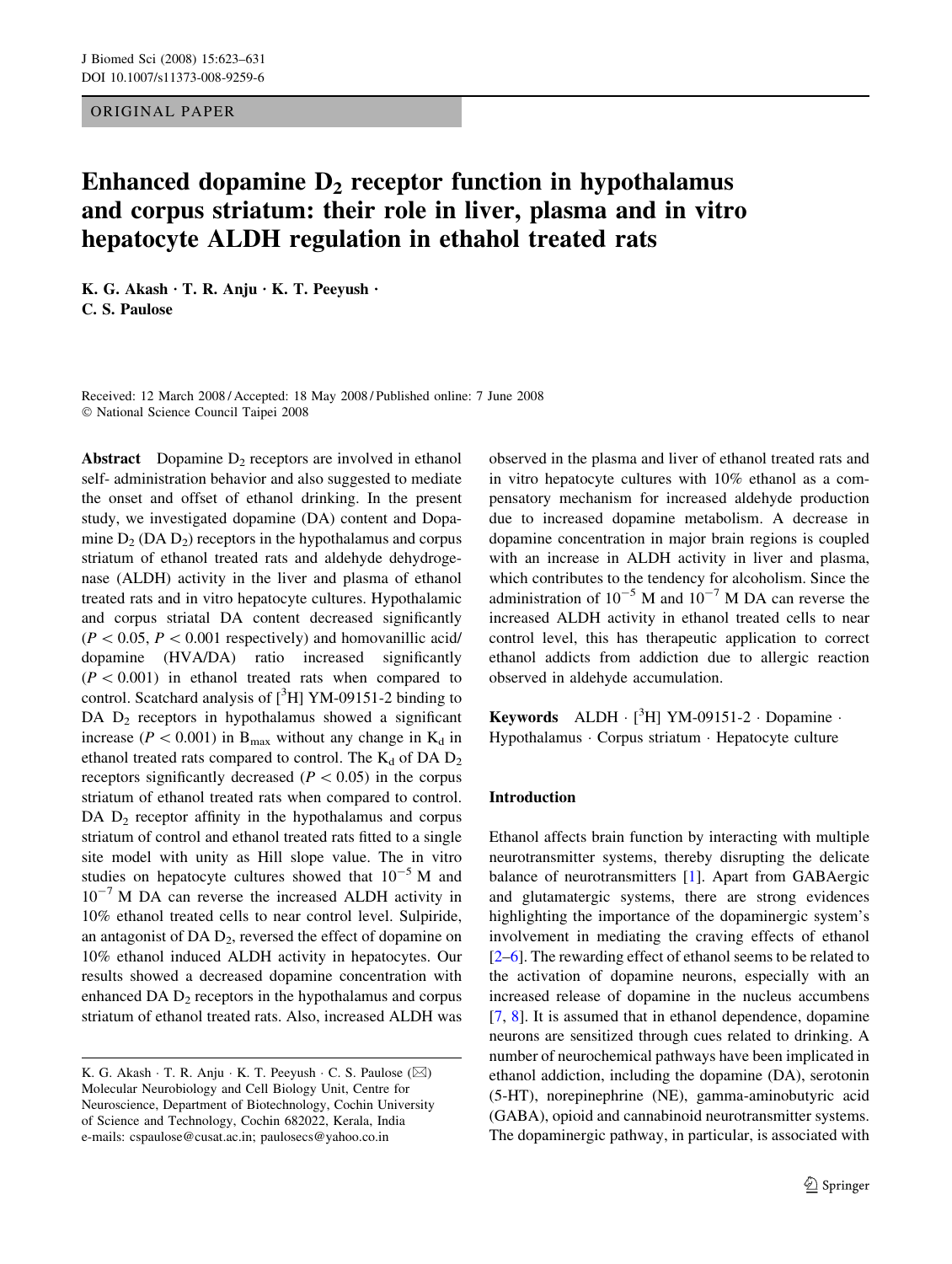cognitive, endocrine, and motor functions and reinforcement of addictive substances or behaviors [\[9](#page-7-0)]. This contributes to the central nervous system (CNS) depression that occurs with prolonged drinking. The brain of ethanol addicts seems to contain abnormalities that reduce the effectiveness of the dopaminergic system. Serotoninergic system appears to be involved in ethanol consumption and reinforcement by activating dopaminergic system  $[10]$  $[10]$ . The dopamine  $D<sub>2</sub>$ receptor is one of the five physiologically distinct dopamine receptors  $(D_1, D_2, D_3, D_4$  and  $D_5$ ) found on the synaptic membranes of neurons in the brain [[11\]](#page-7-0). High levels of DA  $D_2$  receptors could protect against ethanol addiction [[9\]](#page-7-0) and over expression of DA  $D_2$  reduces ethanol self-administra-tion [[12\]](#page-7-0). Since it is reported [\[13](#page-7-0)] that DA  $D_2$  receptor has an association with ethanol addiction, the possible role of DA  $D<sub>2</sub>$  receptor locus in the etiology of ethanol addiction has been the focus of considerable attention [[13\]](#page-7-0). Dopamine  $D_3$ receptor genes (DA  $D_3$ ), also in the same class as DA  $D_2$  but with different pharmacological properties [[14\]](#page-7-0), are involved in ethanol-seeking behavior [[15\]](#page-7-0). Hypothalamic function is seriously disrupted by ethanol exposure during development [\[16](#page-7-0)]. Ethanol is a potent stimulator of hypothalamic  $\beta$ endorphin, and hence hypothalamus is an important region affected by ethanol consumption [\[17](#page-7-0)]. There are evidences that suggest the role of central and autonomic nervous systems in the regulation of hepatic function [[18,](#page-7-0) [19,](#page-7-0) [20](#page-7-0)]. However, little is known about neurotransmitters that mediate the effects of the central nervous system on hepatic ALDH activity. ALDH has been advocated as a marker of ethanol intake. The absence or low levels of ALDH may be associated with ethanol-induced flushing or other reactions to ethanol and therefore, with reduced ethanol use [\[21](#page-7-0)]. The acetaldehyde produced from ethanol is metabolized quickly to acetate by ALDH [[22\]](#page-7-0). It is reported that ethanol metabolism is impaired by a nonfunctional form of the enzyme aldehyde dehydrogenase [\[23](#page-7-0)]. The precise mechanism by which ALDH regulates voluntary ethanol intake is yet to be elucidated. In this study, we investigated the hypothalamic and corpus striatal DA content,  $DA$   $D_2$  receptors and  $ALDH$ activity in the liver and plasma of ethanol treated rats and in vitro hepatocyte cultures.

## Materials and methods

#### Chemicals used for the study

Dopamine, Sodium octyl sulphonate, Tris–buffer, homovanillic acid  $(HVA)$ ,  $NAD^+$ , Propionaldehyde, ascorbic acid, pargyline, calcium chloride, Tris–HCl, Perchloric acid, Sodium dihydrogen phosphate, acetonitrile, Sulpiride, rat tail collagen, William's media E, Dithiothreitol (DTT), collagenase type IV, Earle's balanced salts (EBSS) and

Fetal Calf Serum (FCS) used in the present study were purchased from SIGMA Chemical Co., St. Louis, U.S.A. HPLC solvents of HPLC grade were purchased from SRL and Merck India.

Ethylenediamine tetra acetic acid (EDTA), (4-(2 hydroxyethyl)-1-piperazineethanesulfonic acid) HEPES, Bovine serum albumin (BSA), Sodium Carbonate (Na<sub>2</sub>CO<sub>3)</sub>, NaOH, Potassium sodium tartrate (Na $\text{KC}_4\text{H}_4\text{O}_6$ ), MgCl<sub>2</sub>, NaCl, KCl,  $CuSO<sub>4</sub>$  and pyrazole were purchased from SRL, Merck and Himedia, India.

## Animals

Wistar adult rats of 180–200 g body weight purchased from Amrita Institute of Medical Sciences, Cochin were used for this experiment. All animals were housed in separate cages in 12-h light and 12-h dark periods with free access to water/ethanol and food. All animal care and procedures were in accordance with the Committee for the Purpose of Control and Supervision on Experiments on Animals (CPCSEA) and National Institute of Health (NIH) guidelines.

Administration of ethanol and tissue preparation

Rats were given free access to 15% (v/v) (approx.7.5 g/Kg body wt./day) ethanol for 15 days as per the modified procedure of Pediconi et al. [[24\]](#page-7-0). Controls were given free access to water for 15 days. All control and ethanol treated rats have the access to dry food pellets during these period. The rats were sacrificed by decapitation on the 15th day of the experiment. The body and brain parts were dissected out according to the procedure of Glowinski and Iversen [\[25](#page-7-0)]. The tissues were stored at  $-70^{\circ}$ C for various experiments.

Quantification of dopamine by HPLC

Dopamine and the respective metabolite content were assayed according to Paulose et al. [\[26](#page-7-0)], using high-performance liquid chromatography (HPLC) integrated with an electrochemical detector (HPLC-ECD) (Shimadzu, Japan) fitted with C18-CLC-ODS reverse-phase column. The tissue from the brain regions were homogenized in 0.4 N perchloric acid. The homogenate was centrifuged at  $5,000 \times g$  for 10 min at 4°C (Biofuge stratos Refrigerated Centrifuge, Japan). The clear supernatant filtered through 0.22 µm HPLC grade filters were used for HPLC analysis. Mobile phase was 75 mM sodium dihydrogen orthophosphate, 1 mM sodium octyl sulphonate, 50 mM EDTA and  $7\%$  acetonitrile (pH 3.25), filtered through 0.22  $\mu$ m filter (Millipore) and degassed. A Shimadzu pump (model 10 AS) was used to deliver the solvent at a rate of 1.0 ml/min.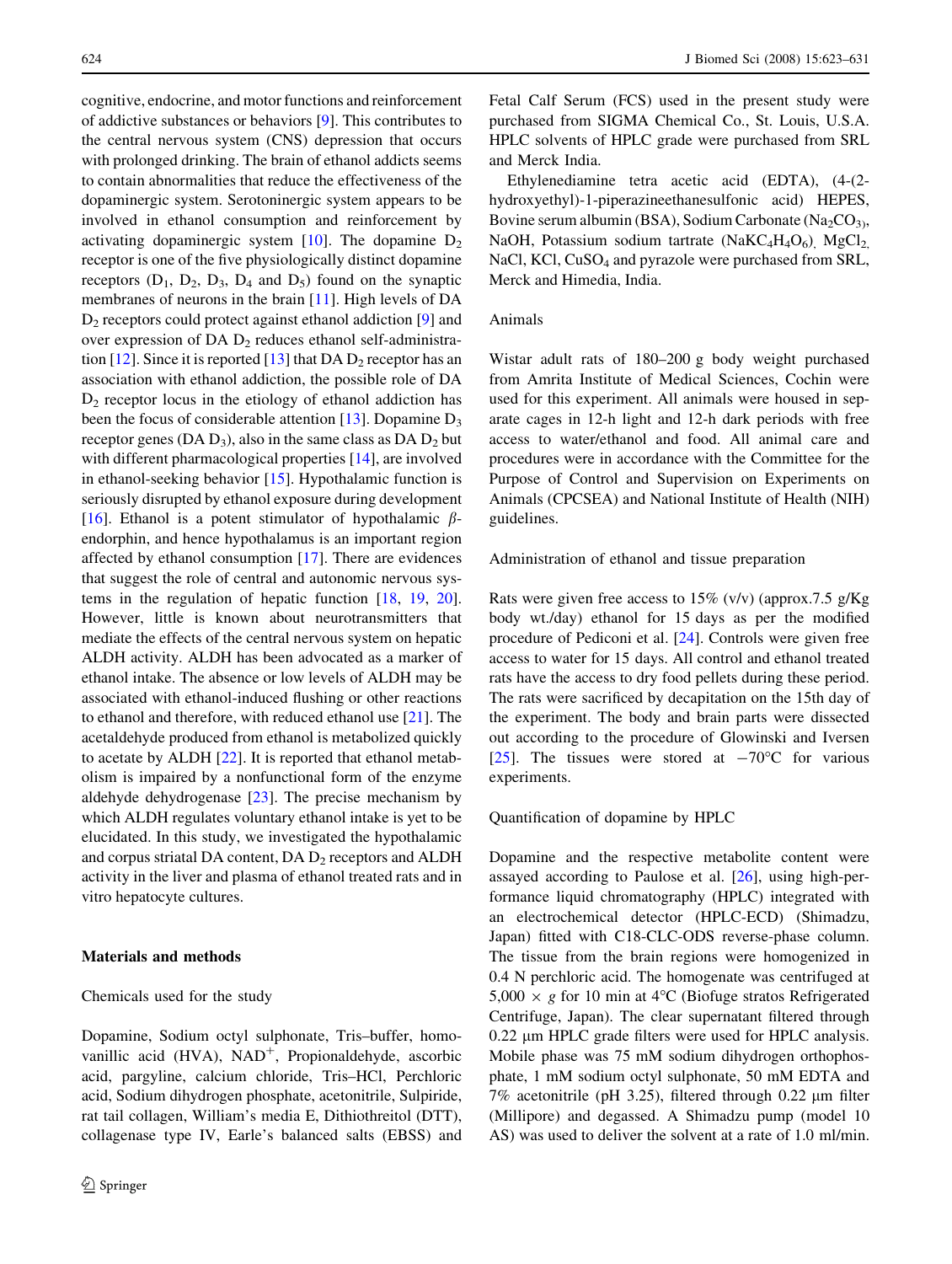Dopamine and the respective metabolite content was identified by using an electrochemical detector (Model 6A, Shimadzu, Japan), with a retention potential of  $+0.80$  V. The peaks were identified by their retention time compared with those of standards and quantitatively estimated using an integrator (Shimadzu, C-R6A-Chromatopac) interfaced with the detector.

Radio receptor assay (Dopamine  $D_2$  receptor binding studies)

Dopamine  $D_2$  receptor binding assay was done according to the modified procedure of Unis et al. [[27\]](#page-7-0). The dissected hypothalamus and corpus striatum were homogenized in 10 volumes of ice cold 50 mM Tris–HCl buffer, along with 1 mM EDTA, 5 mM  $MgCl<sub>2</sub>$ , 1.5 mM  $CaCl<sub>2</sub>$ , 120 mM NaCl, and 5 mM KCl pH.7.4. The homogenate was centrifuged at 48,000  $\times$  g for 30 min. The pellet was washed and recentrifuged with 50 volumes of the buffer at  $48,000 \times g$  for 30 min. The pellet was suspended in an appropriate volume of buffer. Binding assays in the hypothalamus and corpus striatum were done using different concentrations i.e., 0.25 nM to 2.5 nM of  $[$ <sup>3</sup>H] YM-09151-2 in 50 mM Tris–HCl buffer, 1 mM EDTA, 5 mM  $MgCl<sub>2</sub>$ , 1.5 mM CaCl<sub>2</sub>, 120 mM NaCl, 5 mM KCl with 10  $\mu$ M pargyline and 0.1% ascorbic acid in a total incubation volume of 300  $\mu$ l containing 200–300  $\mu$ g of protein. Specific binding was determined using  $5.0 \mu M$  unlabelled sulpiride. Competition studies were carried out with 1.0  $nM$  [ $^3H$ ] YM-09151-2 in each tube with unlabelled sulpiride concentrations varying from  $10^{-10}$  to  $10^{-3}$  M. Tubes were incubated at  $25^{\circ}$ C for 1 h and filtered rapidly through GF/B filters (Whatman). The filters were washed quickly three times with 5.0 ml of ice cold 50 mM Tris buffer, pH 7.4. Bound radioactivity was counted with cocktail-T in a Wallac 1409 liquid scintillation counter. The receptor binding parameters were determined using Scatchard analysis [[28\]](#page-7-0).

## Analysis of the receptor binding data

#### Receptor binding parameters analysis

The receptor binding parameters determined using Scat-chard analysis [[28\]](#page-7-0). The maximal binding  $(B<sub>max</sub>)$  and equilibrium dissociation constant  $(K_d)$  were derived by linear regression analysis by plotting the specific binding of the radioligand on x-axis and bound/free on y-axis using Sigma plot computer software. The  $B_{\text{max}}$  is a measure of the total number of receptors present in the tissue and the  $K_d$  represents affinity of the receptors for the radioligand.  $K_d$  is inversely related to receptor affinity or the "strength"

of binding. Competitive binding data were analysed using non-linear regression curve–fitting procedure (GraphPad PRISM<sup>TM</sup>, San Diego, USA).

## Displacement curve analysis

The data of the competitive binding assays are represented graphically with the log of concentration of the competing drug on x-axis and percentage of the radioligand bound on the y-axis. The steepness of the binding curve can be quantified with a slope factor, often called a Hill slope. A one-site competitive binding curve that follows the law of mass action has a slope of  $-1.0$ . The concentration of competitor that competes for half the specific binding was defined as  $EC_{50}$ . It is same as  $IC_{50}$ . The affinity of the receptor for the competing drug is designated as  $K_i$  and is defined as the concentration of the competing ligand that will bind to half the binding sites at equilibrium in the absence of radioligand or other competitors.

Collagen-coating of culture dishes and hepatocyte culture

Sterile rat-tail collagen solution (100 mg/ml in 0.1% acetic acid) was added to each 35 mm culture dish and spread uniformly. After 2 h, the unattached collagen is aspirated out and the dishes are washed thrice with sterile phosphate buffered saline. Finally, sterile Earl's balanced salt solution (EBSS, Sigma) was added and the dishes were left in the sterile hood till the seeding of cells.

Hepatocytes were isolated from adult male Wistar rats by collagenase perfusion [\[29](#page-7-0)]. The liver was perfused in situ with Ca  $2^+$ -free perfusion buffer (pH 7.4) containing 142 mM NaCl, 6.7 mM KCl, 10 mM HEPES, and 5.5 mM NaOH, and then with Ca<sup>2+</sup> containing collagenase buffer (pH 7.6) containing 67 mM NaCl, 6.7 mM KCl, 100 mM HEPES,  $4.76$  mM CaCl<sub>2</sub>.2H<sub>2</sub>O, 66 mM NaOH and Collagenase type IV (0.05%). After perfusion the hepatocytes were dispersed from the perfused liver, filtered through nylon mesh and washed by three centrifugations in EBSS. The final cell pellet was resuspended in William's Medium E. Cell viability was tested by tryphan blue exclusion. The hepatocyte preparation having a viability of  $>90\%$  as assessed by tryphan blue exclusion were chosen for culture. Hepatocytes were plated on rat tail collagen coated dishes at a density of 7 lakhs cells/35 mm culture dish in 1 ml of William's medium E containing 10% FCS. Cells were allowed to settle and adhere for three hours in medium. After that the plating media was replaced by serum- free William's medium E containing 10% ethanol, dopamine and sulpiride with concentrations  $10^{-7}$ ,  $10^{-5}$  and  $10^{-3}$  M. The cultures were incubated for 24 h at  $37^{\circ}$ C in  $5\%$  CO<sub>2</sub>.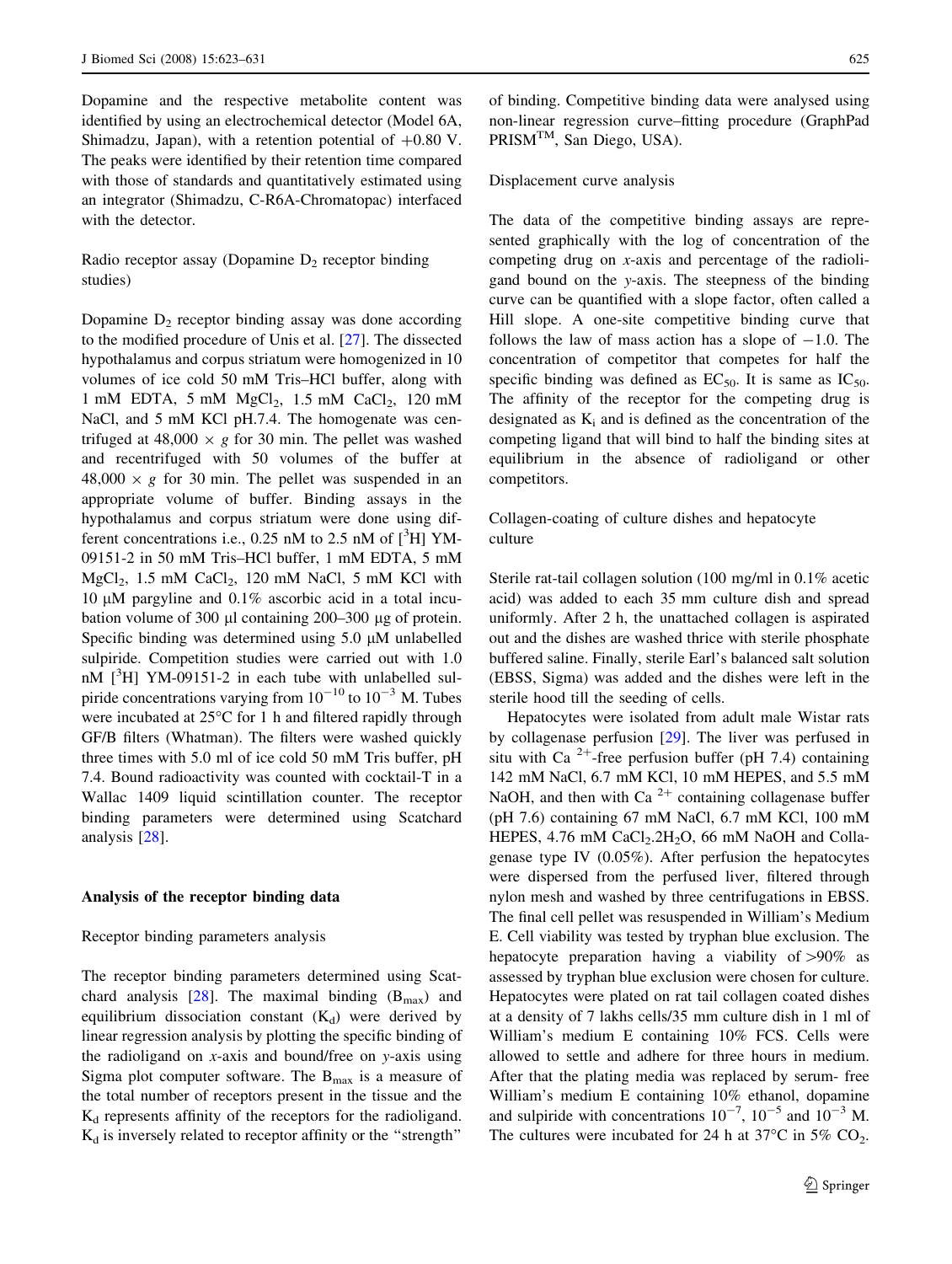| Region              | Animal status   | DА                  | <b>HVA</b>      | HVA/DA             |
|---------------------|-----------------|---------------------|-----------------|--------------------|
| <b>Hypothalamus</b> | Control         | $0.48 \pm 0.03$     | $0.04 \pm 0.22$ | $0.07 \pm 0.01$    |
|                     | Ethanol treated | $0.27 \pm 0.04*$    | $0.04 \pm 0.01$ | $0.17 \pm 0.04***$ |
| Corpus striatum     | Control         | $4.22 \pm 0.62$     | $1.37 \pm 0.21$ | $0.33 \pm 0.04$    |
|                     | Ethanol treated | $0.35 \pm 0.07$ *** | $2.43 \pm 0.17$ | $5.21 \pm 2.51***$ |
|                     |                 |                     |                 |                    |

Table 1 DA content and its metabolite in the hypothalamus and corpus striatum of control and experimental rats (nmoles/gm wet weight of the tissue)

Values are mean  $\pm$  S.E.M of 4–6 separate experiments

 $* P < 0.05$ 

\*\*\*  $P < 0.001$  when compared with control

The contents were determined using HPLC connected with EC detector and the values were integrated Shimadzu chromatopac with standard values

Kinetic studies of aldehyde dehydrogenase from hepatocyte culture cells

Hepatocyte pellets were washed with 0.1 M sodium pyrophosphate buffer, pH 8.4 and suspended in 60 µl of sodium pyrophosphate buffer and homogenised in an ultrasound sonicator for 15 s. The tubes were centrifuged at  $5,000 \times g$ at  $4^{\circ}$ C for 10 min and the supernatant used for ALDH enzyme assay.

Aldehyde dehydrogenase activity was assayed in homogenate of cerebral cortex, liver and hepatocyte culture by the modified procedure of Gill et al. [[30\]](#page-7-0). ALDH activity was measured using a Shimadzu UV1201 Spectrophotometer at  $25^{\circ}$ C at 340 nm. 1 ml of assay mixture contained 0.1 M sodium pyrophosphate buffer pH 8.4, 1.0 mM EDTA, and 5.0 mM dithiothreitol, tissue homogenate containing ALDH enzyme, 10 mM pyrazole and 10– 200  $\mu$ M propionaldehyde. 1.0 mM NAD<sup>+</sup> was added to initiate the reaction. One Unit of ALDH activity was calculated as 1 µmole of NADH formed/min. The results were expressed as Units/mg protein. Protein concentrations were estimated [\[31](#page-7-0)] using bovine serum albumin as standard.

## **Statistics**

Statistical evaluations were performed by Student's t-test and ANOVA using InStat (Ver.2.04) computer programme. Linear regression Scatchard plots were made using SIGMA PLOT (Ver 2.03).

## Results

Dopamine content of hypothalamus and corpus striatum was decreased in ethanol treated rats

The hypothalamic dopamine concentration of ethanol treated rats was significantly lower ( $P < 0.05$ ) than that of control (Table 1). The homovanillic acid/dopamine (HVA/ DA) ratio in hypothalamus showed a significant increase  $(P < 0.001)$  in ethanol treated rats when compared to control (Table 1). The striatal dopamine concentration showed a significant decrease and HVA/DA ratio showed a significant increase ( $P < 0.001$ ) in ethanol treated rats when compared to control (Table 1).

Dopamine  $D_2$  receptor function in hypothalamus and corpus striatum were increased in ethanol treated rats

Scatchard analysis of  $[^{3}H]$  YM-09151-2 binding in the hypothalamus of ethanol treated rats showed a significant increase in  $B_{\text{max}}$  ( $P < 0.001$ ), without any change in  $K_d$ when compared to control (Fig. 1; Table [2](#page-4-0)). This reflected an increased receptor number without any change in affinity. In the corpus stiatum of ethanol treated rats, scatchard analysis showed a significant decrease in  $K_d$  $(P<0.05)$  without any change in B<sub>max</sub> compared to



Fig. 1 Scatchard analysis of  $[{}^3H]$  YM-09151-2 against sulpiride in hypothalamus of control and ethanol treated rats. Incubation was done with different concentration, i. e. 0.25 nM to 2.5 nM of  $[^{3}H]$  YM-09151-2 along with 200-300 µg of protein. 5.0  $\mu$ M sulpiride was used to determine the specific binding. Reaction was stopped by rapid filtration through GF/B (Whatman) Filters with ice cold Tris Buffer pH 7.4. Values are representation of 4–6 separate experiments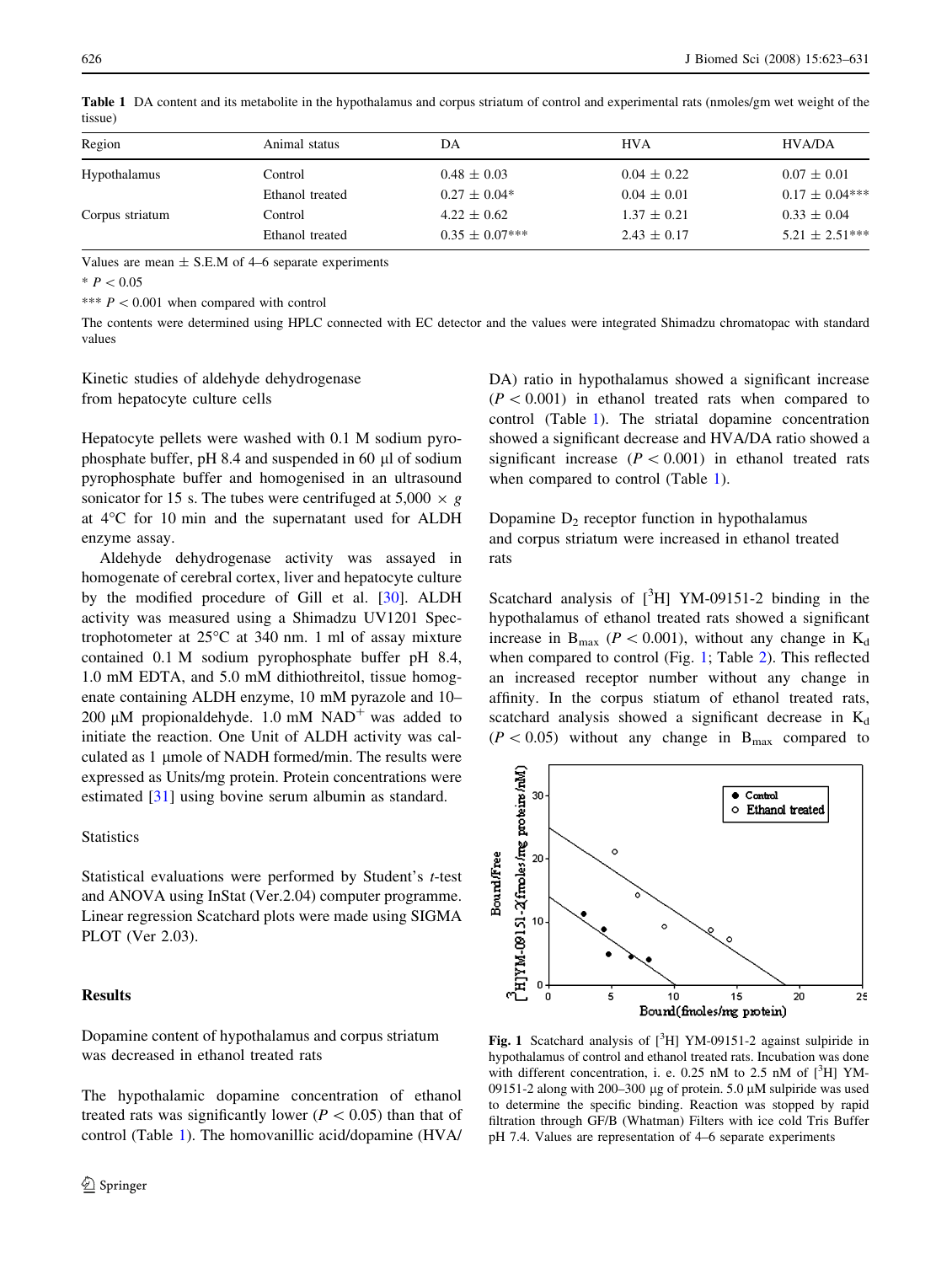<span id="page-4-0"></span>Table 2  $[^{3}H]$  YM-019151-2 binding parameters in the hypothalamus of control and ethanol treated rats

| Experimental status | $B_{\text{max}}$ (fmoles/mg protein) | $K_d$ (nM)      |
|---------------------|--------------------------------------|-----------------|
| Control             | $10.40 \pm 0.32$                     | $0.76 \pm 0.01$ |
| Ethanol treated     | $19.07 \pm 0.43***$                  | $0.79 \pm 0.06$ |

Values are mean  $\pm$  S.E.M of 4-6 separate experiments

\*\*\*  $P < 0.001$  when compared with control

Membrane binding assays were done using different concentrations [<sup>3</sup>H] YM-019151-2 i.e., 0.25 nM-2.5 nM for hypothalamus along with appropriate protein concentrations. Non-specific binding was determined using  $50 \mu M$  unlabelled sulpiride

control (Fig. 2; Table 3). This showed an increased affinity of  $D_2$  receptors for dopamine.

The binding data were confirmed by competition binding assay with  $[{}^{3}H]$  YM-09151-2 against sulpiride. Dopamine  $D_2$  receptor affinity in the hypothalamus and corpus striatum of control and ethanol treated rats fitted to a single site model with unity as Hill slope value (Figs. [3](#page-5-0) and [4](#page-5-0); Tables [4](#page-5-0) and [5](#page-5-0)).

ALDH activity of plasma and liver increased in ethanol treated rats

The ALDH activity showed a significant increase in  $V_{\text{max}}$  $(P<0.05)$  with a decreased Km ( $P<0.01$ ) in both plasma and liver of ethanol treated rats when compared to the control (Tables [6](#page-6-0) and [7\)](#page-6-0). This showed the increased activity of ALDH with greater affinity in ethanol treated rats.



Fig. 2 Scatchard analysis of  $[{}^3H]$  YM-09151-2 against sulpiride in corpus striatum of control and ethanol treated rats. Incubation was done with different concentration, i. e. 0.25 nM to 2.5 nM of  $[^3H]$ YM-09151-2 along with 200-300 µg of protein. 5.0  $\mu$ M sulpiride was used to determine the specific binding. Reaction was stopped by rapid filtration through GF/B (Whatman) Filters with ice cold Tris–Buffer pH 7.4. Values are representation of 4–6 separate experiments

Table 3 [<sup>3</sup>H] YM-019151-2 binding parameters in the corpus striatum of control and ethanol treated rats

| Experimental status | $B_{\text{max}}$ (fmoles/mg protein) | $K_d$ (nM)       |
|---------------------|--------------------------------------|------------------|
| Control             | $218.33 \pm 20.65$                   | $1.32 \pm 0.20$  |
| Ethanol treated     | $180.04 \pm 21.63$                   | $0.92 \pm 0.09*$ |

Values are mean  $\pm$  SEM of 4–6 separate experiments

 $* P < 0.05$  when compared with control

Membrane binding assays were done using different concentrations [<sup>3</sup>H] YM-019151-2 i.e., 0.25 nM to 2.5 nM for corpus striatum along with appropriate protein concentrations

Non-specific binding was determined using 50  $\mu$ M unlabelled sulpiride

Increased ALDH activity of hepatocytes in ethanol treated rats reversed to near control level in presence of  $10^{-5}$  M and  $10^{-7}$  M dopamine

The 24 h culture studies in hepatocytes showed a significant increase in ALDH activity ( $P < 0.001$ ) in 10% ethanol treated cells compared to control cells. This increase in activity in ethanol treated cells was reversed to near control level in presence of  $10^{-5}$  M and  $10^{-7}$  M Dopamine. Sulpiride, an antagonist of DA  $D_2$ , reversed the effect of dopamine on 10% ethanol induced ALDH activity in hepatocyte cells (Table [8](#page-6-0)). This reflected that the reversal of ALDH activity to near control level was mediated by dopamine  $D_2$ .

## **Discussion**

The etiology of ethanol dependence is a complex interaction of psychosocial and biologic factors [[32\]](#page-7-0). Dopamine is thought to be important for both the induction and the expression of behavioral sensitization [\[33](#page-8-0), [34](#page-8-0)]. Dopaminergic activity in the brain has been known to play a pivotal role in mediating drug and ethanol addiction [\[35](#page-8-0)]. Studies report that sensitization to ethanol is associated with changes in the dopaminergic system [[36\]](#page-8-0). The human DA  $D_2$  receptor gene is an important candidate gene for ethanol addiction and/or for the modification of its severity [\[37–40](#page-8-0)]. Previous studies indicate that prolonged heavy drinking decreases DA transporter binding and disturbs synaptic DA transport [[41\]](#page-8-0). Ethanol acts on dopaminergic neurons, producing long lasting changes on the systems. The decreased DA content with increased HVA/DA turnover rate in the hypothalamus and corpus striatum observed in our study is suggested to be the result of chronic treatment of ethanol as an attempt to stimulate DA receptor function.

Altered central DA function has been implicated as influencing the propensity for ethanol consumption in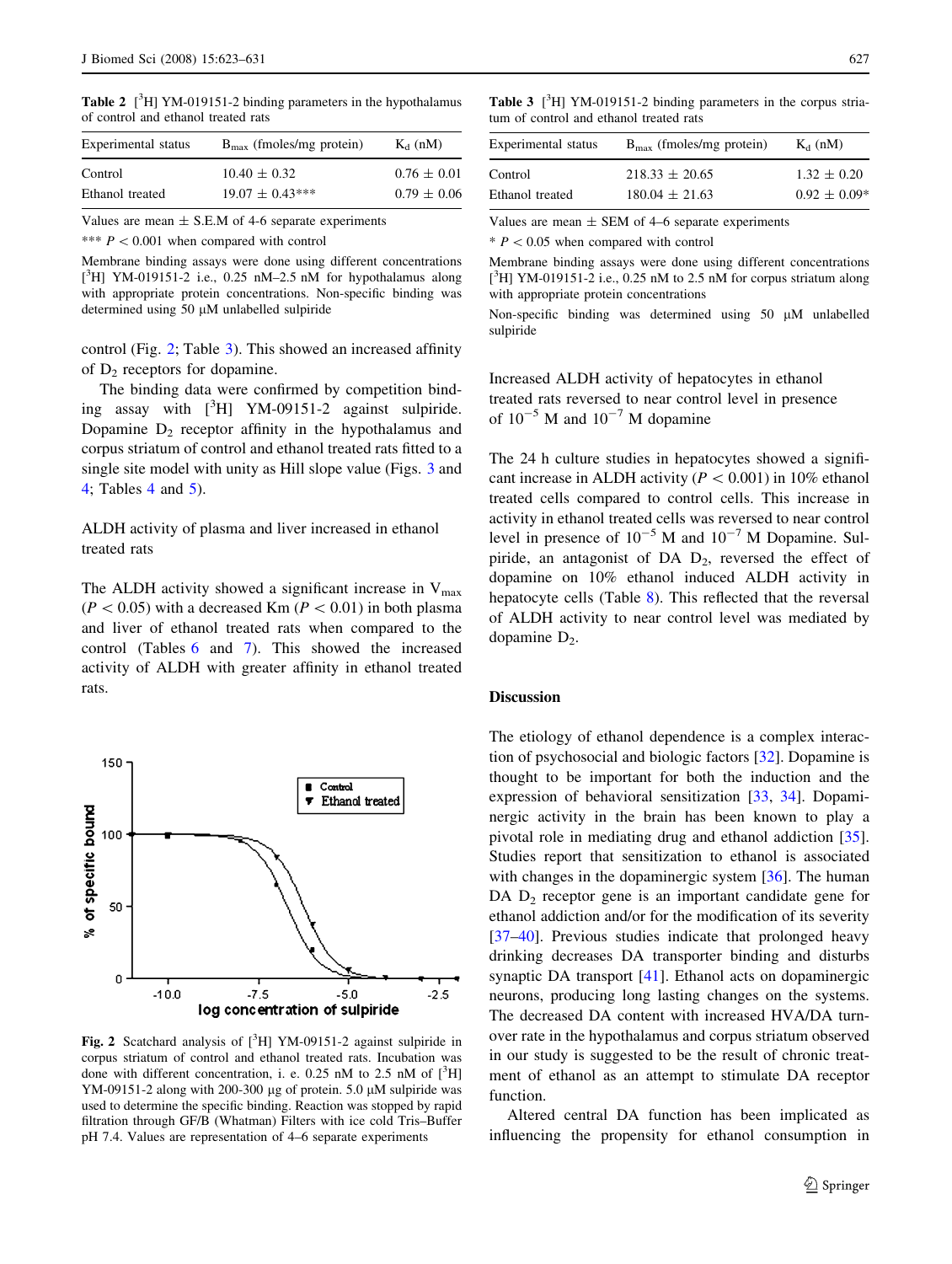<span id="page-5-0"></span>

Fig. 3 Displacement of  $[{}^{3}H]$  YM-09151-2 against sulpiride in hypothalamus of control and ethanol treated rats. Competition studies were carried out with  $1.0 \text{ nM}$  [ $^3$ H] YM-09151-2 in each tube with the unlabelled sulpiride concentrations varying from  $10^{-10}$  to  $10^{-3}$  M. The tubes were incubated at  $25^{\circ}$ C for 1 h and filtered rapidly through GF/B filters (Whatman). The filters were washed quickly by three successive washing with 3.0 ml of ice cold buffer containing 50 mM Tris buffer, pH 7.4. Values are representation of 4–6 separate experiments

humans [\[42](#page-8-0)]. Enhanced  $5-HT_{2A}$  receptor status in the hypothalamus and corpus striatum of ethanol treated rats was reported [[43](#page-8-0)]. Ethanol also acts directly through the production of neuroamines that interact with dopaminergic systems [[13,](#page-7-0) [44](#page-8-0)]. DA receptor antagonists attenuate the locomotor-activating effects of acute ethanol, suggesting an important role of mesolimbic DA neurons in mediating the acute effects of ethanol [\[45–47](#page-8-0)]. The decreased brain



Fig. 4 Displacement of  $[{}^3H]$  YM-09151-2 against sulpiride in corpus striatum of control and ethanol treated rats. Competition studies were carried out with 1.0 nM  $[$ <sup>3</sup>H] YM-09151-2 in each tube with the unlabelled sulpiride concentrations varying from  $10^{-10}$  to  $10^{-3}$  M. The tubes were incubated at  $25^{\circ}$ C for 1 h and filtered rapidly through GF/B filters (Whatman). The filters were washed quickly by three successive washing with 3.0 ml of ice cold buffer containing 50 mM Tris buffer, pH 7.4. Values are representation of 4–6 separate experiments

|  |  | <b>Table 4</b> Binding parameters of $[{}^{3}H]$ YM-019151-2 with sulpiride in |  |
|--|--|--------------------------------------------------------------------------------|--|
|  |  | the hypothalamus of control and ethanol treated rats                           |  |

| Experimental    | Best     | $fit$ (Log | $K_i$                       | Hill  |
|-----------------|----------|------------|-----------------------------|-------|
| status          | model    | $EC_{50}$  |                             | slope |
| Control         | One-site | $-7.113$   | $7.70 \times 10^{-8}$ -0.99 |       |
| Ethanol treated | One-site | $-7.434$   | $8.7 \times 10^{-8}$ -0.97  |       |

Values are mean of 4–6 separate experiments

Data were fitted with iterative nonlinear regression software (Prism, GraphPad, San Diego, CA)

K<sub>i</sub>—The affinity of the receptor for the competing drug.  $EC_{50}$  is the concentration of the competitor that competes for half the specific binding competition studies were carried out with 1.0 nM [<sup>3</sup>H] YM-019151-2 in each tube with the unlabelled sulpiride concentrations varying from  $10^{-10}$  to  $10^{-3}$  M for hypothalamus

5-HT content leads to an up regulation of  $5-HT_{2A}$  in brainstem and an increased affinity of these receptors in cerebral cortex [\[48](#page-8-0)]. In the present study, scatchard analysis of  $[^{3}H]$  YM-09151-2 binding showed increased DA  $D_2$ receptors in the hypothalamus and increased affinity of DA  $D_2$  receptors in the corpus striatum. The increase in DA  $D_2$ receptors is a compensatory mechanism for the decreased DA content in the hypothalamus. In the corpus striatum no change in receptor number was observed which was compensated by the increased affinity of the DA  $D<sub>2</sub>$ receptors to its ligand. The differences between ethanol treated and control rats in disposition of DA  $D_2$  receptors show presynaptic changes in dopamine synthesis and postsynaptic changes in receptor availability during ethanol treatment. It has been reported that development of tolerance seems to be accompanied by changes in neuronal membrane structure which, in turn, affects the function of membrane-bound dopaminergic receptors [[49\]](#page-8-0).

The liver is richly innervated and signaling occurs between the liver and brain [[50\]](#page-8-0) and the brain plays an important regulatory role in hepatic functions. Liver dysfunction is associated with more extensive brain dysfunction in liver cirrhosis patients [[51\]](#page-8-0). Dysfunction in

Table 5 Binding parameters of  $[{}^3H]$  YM-019151-2 with sulpiride in the corpus striatum of control and ethanol treated rats

| Experimental    | <b>Best</b> | $fit$ (Log | $K_i$                       | Hill  |
|-----------------|-------------|------------|-----------------------------|-------|
| status          | model       | $EC_{50}$  |                             | slope |
| Control         | One-site    | $-4.949$   | $1.12 \times 10^{-5}$ -0.99 |       |
| Ethanol treated | One-site    | $-5.126$   | $0.75 \times 10^{-5}$ -0.99 |       |

Values are mean of 4–6 separate experiments

Data were fitted with iterative nonlinear regression software (Prism, GraphPad, San Diego, CA)

 $K_i$ —The affinity of the receptor for the competing drug

 $EC_{50}$  is the concentration of the competitor that competes for half the specific binding competition studies were carried out with 1.0 nM  $[3H]$  YM-019151-2 in each tube with the unlabelled sulpiride concentrations varying from  $10^{-10}$  to  $10^{-3}$  M for corpus striatum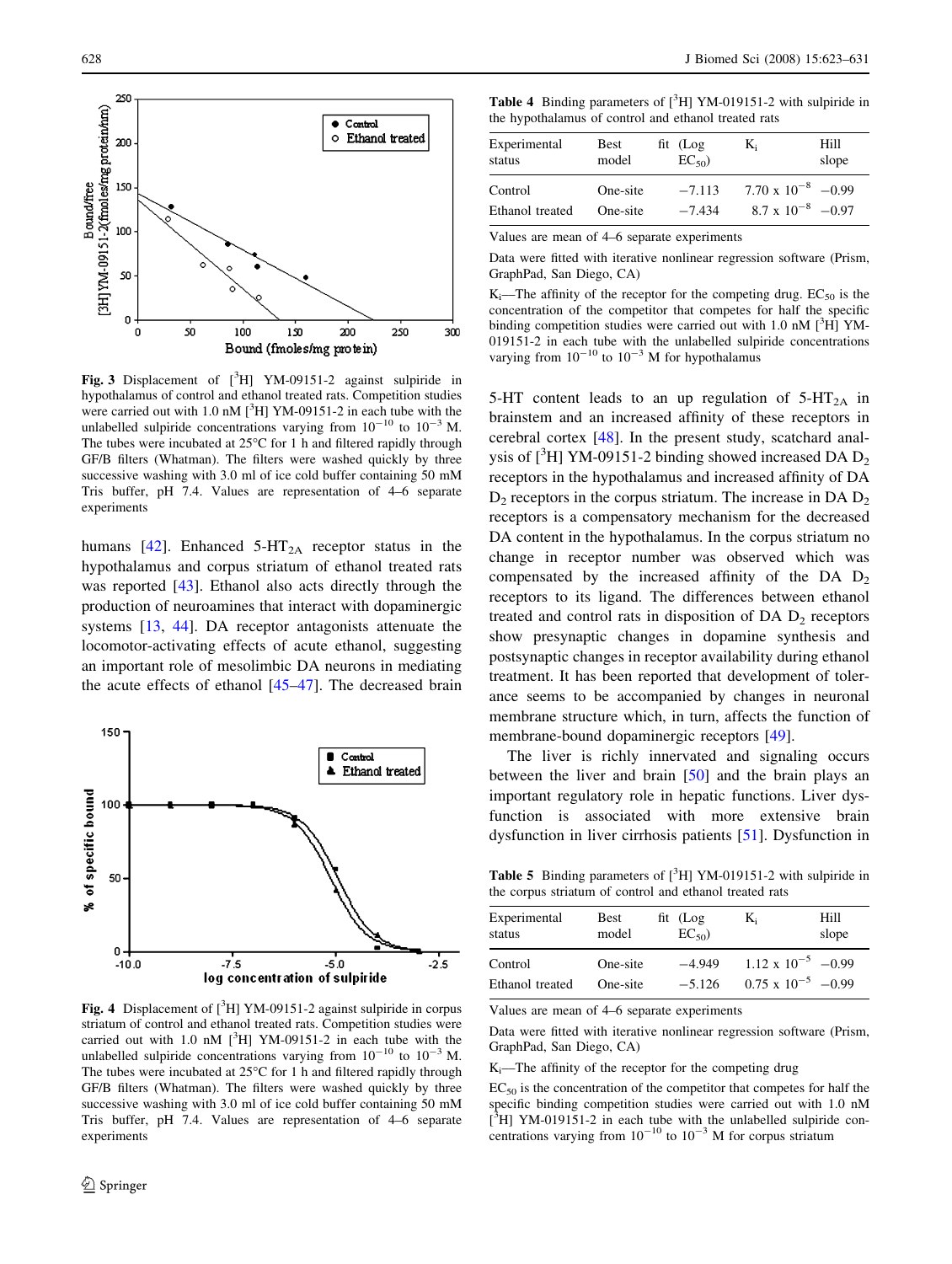<span id="page-6-0"></span>Table 6 Kinetic parameters— $V_{\text{max}}$  and  $K_{\text{m}}$  of aldehyde dehydrogenase in the plasma of control and ethanol treated rats

| Experimental status | $V_{\text{max}}$ (Units/mg protein) | $K_{m}(\mu M)$     |
|---------------------|-------------------------------------|--------------------|
| Control             | $0.17 \pm 0.04$                     | $12.50 \pm 0.05$   |
| Ethanol treated     | $0.25 \pm 0.05^*$                   | $3.69 \pm 0.65$ ** |

Values are mean  $\pm$  S.E.M. of 4–6 separate experiments  $* P < 0.05$ 

\*\*  $P < 0.01$  when compared with control

Table 7 Kinetic parameters– $V_{\text{max}}$  and  $K_{\text{m}}$ –of aldehyde dehydrogenase in the liver of control and ethanol treated rats

| Experimental status | $V_{\text{max}}$ (Units/mg protein) | $K_m$ ( $\mu$ M)   |
|---------------------|-------------------------------------|--------------------|
| Control             | $0.52 \pm 0.04$                     | $21.06 \pm 0.40$   |
| Ethanol treated     | $0.69 \pm 0.04*$                    | $10.84 \pm 0.05**$ |

Values are mean  $\pm$  S.E.M. of 4–6 separate experiments

 $* P < 0.05$ 

\*\*  $P < 0.01$  when compared with control

dopaminergic transmission has been associated with craving for ethanol and influencing withdrawal symptoms [\[52](#page-8-0)]. It is reported that the DA neuron dysfunction is correlated with change in levels of ALDH expression in human conditions of Parkinsonism and schizophrenia [\[53](#page-8-0)]. It is reported that aldehyde dehydrogenase activity is higher in the animals preferring ethanol than in those ones rejecting ethanol [\[54](#page-8-0)]. George et al. [\[55](#page-8-0)] reported the cerebral cortex and brainstem  $DA$   $D_2$  receptor mediated functional regulation on central and peripheral ALDH enzyme. The chronic ethanol treatment exerted a hypothalamic mediated stimulatory effect on hepatic ethanol metabolizing enzymes [[56\]](#page-8-0). The alterations in the hypothalamic and striatal DA  $D_2$  receptors are suggested to govern regulation of hepatic ALDH through sympathetic innervations. The

decreased dopamine content in hypothalamus and striatum of ethanol treated rats might have resulted in its conversion to 3,4-dihydroxyphenylacetaldehyde (DOPAL), which can act as a substrate for ALDH. Thus the ALDH activity was enhanced to compensate the increased production of DOPAL. The increased ALDH activity in plasma and liver of ethanol treated rats is suggested to be a compensatory action to metabolize the excess DOPAL produced.

The regulation of sympathetic nervous system by various neurotransmitters is well studied. The involvement of the central GABA and 5-HT2 receptors in the liver regeneration is already reported from our lab [[57,](#page-8-0) [58](#page-8-0)]. Pyroja et al. [\[59](#page-8-0)] reported that an increased 5-HT content and  $5-\text{HT}_{2C}$  receptor in the brainstem and cerebral cortex facilitated the active hepatocyte proliferation. The stimulatory role of GABA receptors on insulin secretion in the brainstem through sympathetic system was reported [[60\]](#page-8-0). It was also reported that a decrease in dopamine  $D_2$  receptor function in hypothalamus, brainstem and pancreas differentially regulates pancreatic islets insulin secretion in streptozotocin induced diabetic condition [\[61](#page-8-0)]. There is evidence for regulation of brain dopaminergic system on liver Cytochrome P450 (CYP) isoenzymes functions [\[62](#page-8-0)]. Developmental alteration in adrenergic regulation on Hepatic Glycogen Phosphorylase using isolated hepatocytes is reported [[63\]](#page-8-0). This supports the effect of catecholamine on hepatic cells. The specific antagonist for each neurotransmitter or its agonist can inhibit the neurotransmitter mediated pathways in cells. Acetylcholine agonist, carbachol stimulated insulin secretion and its inhibition by antagonist atropine in rat pancreatic islets in vitro was reported  $[64]$  $[64]$ . Baclofen,  $GABA_B$  agonist, triggered DNA synthesis in primary cultures of rat hepatocytes, mediated through the  $GABA_B$  receptors  $[65]$  $[65]$ were reported highlighting the effect of neurotransmitter

**Table 8** Kinetic parameters— $V_{\text{max}}$  and  $K_{\text{m}}$ —of aldehyde dehydrogenase in the 24 h hepatocyte culture of rats

| Cell status                                           | $V_{\text{max}}$ (units/mg protein) | $K_m$ ( $\mu$ M)    |  |
|-------------------------------------------------------|-------------------------------------|---------------------|--|
| Control                                               | $6.1 \pm 0.01$                      | $26.25 \pm 0.12$    |  |
| 10% Ethanol treated                                   | $14.5 \pm 0.05 @ @@{}$              | $23.5 \pm 0.15$     |  |
| $10^{-3}$ M Dopamine + 10% Ethanol treated            | $2.5 \pm 0.88**$                    | $28.17 \pm 2.20***$ |  |
| $10^{-5}$ M Dopamine + 10% Ethanol treated            | 5. 7 $\pm$ 0.57***                  | $26.67 \pm 2.21$    |  |
| $10^{-7}$ M Dopamine + 10% Ethanol treated            | 4. 0 $\pm$ 1.16***                  | $23.33 \pm 0.83$    |  |
| $10^{-3}$ M Dopamine + Sulpiride +10% Ethanol treated | $14.667 \pm 0.67 @ @@{}$            | $25.0 \pm 0.0^*$    |  |
| $10^{-5}$ M Dopamine + Sulpiride +10% Ethanol treated | $14.067 \pm 0.88 @ @@{}$            | $27.5 \pm 2.50^*$   |  |
| $10^{-7}$ M Dopamine + Sulpiride +10% Ethanol treated | $12.333 \pm 0.88 @ @@@{}$           | $25.83 \pm 0.44**$  |  |

Values are mean  $\pm$  S.E.M. of 4–6 separate experiments

Each experimental group contains 8 groups of rats

 $@@@P<0.001$  when compared with control

\*  $P < 0.05$ , \*\*  $P < 0.01$ , \*\*\*  $P < 0.001$  when compared with ethanol treated

The ALDH enzyme activity was measured using a Shimadzu UV1201 Spectrophotometer at 25°C at 340 nm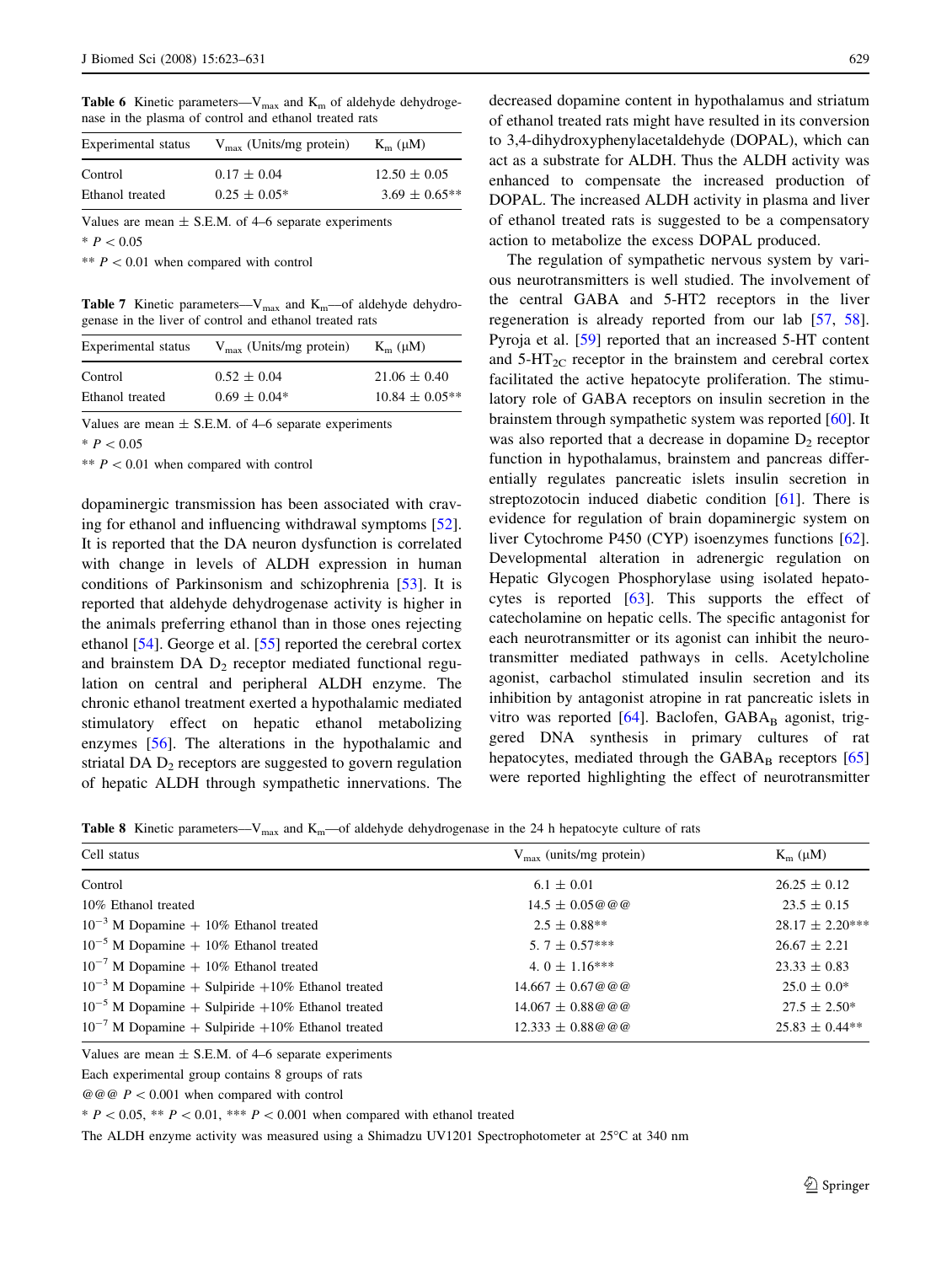<span id="page-7-0"></span>agonist on hepatic functions.  $\beta$ -adrenergic receptors mediated positive regulation on islet cell proliferation and insulin secretion in vitro was also reported [\[66](#page-8-0)].The culture studies showed that at  $10^{-5}$  M and  $10^{-7}$  M dopamine concentrations, the ALDH enzyme activity was reduced to near normal level. Sulpiride, an antagonist of  $DA D_2$ , along with dopamine showed a reversal of the effect shown by dopamine on 10% ethanol treated cells. Changes in the ALDH activity levels in culture appear to be modulated by the DA mediated enzyme regulation. Our results showed that there is a decreased dopamine content with enhanced DA  $D_2$  receptors in the hypothalamus and corpus striatum of ethanol treated rats compared to control. Also, increased ALDH was observed in the plasma and liver of ethanol treated rats and in vitro hepatocyte cultures treated with 10% ethanol. Since the administration of  $10^{-5}$  M and  $10^{-7}$  M DA can reverse the increased ALDH activity in ethanol treated cells to near control level, this has therapeutic application to correct ethanol addicts from addiction.

Acknowledgements This work was supported by research grant from DST, DAE, ICMR, DBT Government of India to Dr. C. S Paulose.

#### References

- 1. Faingold CL, N'Gouemo P, Riaz A (1998) Alcohol and neurotransmitter interactions––from molecular to integrative effects. Prog Neurobiol 55:509–535
- 2. Franken IH, Booij J, van den Brink W (2005) The role of dopamine in human addiction : from reward to motivated attention. Eur J Pharmacol 526:199–206
- 3. Grace AA (2000) The tonic/phasic model of dopamine system regulation and its implications for understanding alcohol and psychostimulant craving. Addiction 95:119–128
- 4. Noble EP (1996) Alcoholism and the dopaminergic system: a review. Addict Biol 1:333–348
- 5. Spanagel R, Weiss F (1999) The dopamine hypothesis of reward: past and current status. Trends Neurosci 22:521–527
- 6. Volkow ND, Fowler JS, Wang GJ (2003) Positron emission tomography and single-photon emission computed tomography in substance use research. Semin Nucl Med 33:114–128
- 7. Berridge KC, Robinson TE (1998) What is the role of dopamine in reward hedonic impact, reward learning, or incentive salience. Brain Res Rev 28:309–369
- 8. Di Chiara G, Imperato A (1988) Drugs abused by humans preferentially increase synaptic dopamine concentrations in the mesolimbic system of freely moving rats. Proc Nat Acad Sci USA 85:5274–5278
- 9. Volkow ND, Wang GJ, Begleiter H, Porjesz B, Fowler JS, Telang F, Wong C, Ma Y, Logan J, Goldstein R, Alexoff D, Thanos PK (2006) High levels of dopamine D2 receptors in unaffected members of alcoholic families: possible protective factors. Arch Gen Psy 63:999–1008
- 10. Koob GF, Weiss F (1992) Neuropharmacology of cocaine and ethanol dependence. In: Galanter M (ed) Recent developments in alcoholism, vol 10. pp 201–233
- 11. Mahan L, Burch R, Monsma F, Sibley D (1990) Expression of striatal  $D_1$  dopamine receptors coupled to inositol phosphate

production and  $Ca^{2+}$  mobilization in Xenopus oocytes. Proc Natl Acad Sci 87:2196–2200

- 12. Thanos PK, Volkow ND, Freimuth P, Umegaki H, Ikari H, Roth G, Ingram DK, Hitzemann R (2001) Overexpression of dopamine D2 receptors reduces alcohol self-administration. J Neurochem 78:1094–1103
- 13. Blum K, Noble EP, Sheridan PJ, Montgomery A, Ritchie T, Jagadeeswaran P, Nogami H, Briggs AH, Cohn JB (1990) Allelic association of human dopamine  $D_2$  receptor gene in alcoholism. JAMA 263:2055–2060
- 14. Lee Min-Seo AB, Sung-Ho Ryu (2002) No association between the dopamine D3 receptor gene and Korean alcohol dependence. Psychiatr Genet 12:173–176
- 15. Heidbreder CA, Andreoli M, Marcon C, Thanos PK, Ashby CR, Gardner EL  $(2004)$  Role of dopamine  $D_3$  receptors in the addictive properties of alcohol. Drugs Today 40:355–365
- 16. Kelly SJ (1995) Alcohol exposure during development alters hypothalamic neurotransmitter concentrations. J Neural Transm 103:55–67
- 17. Reddy BV, Sarkar DK (1993) Effect of alcohol, acetaldehyde, and salsolinol on  $\beta$ -endorphin secretion from the hypothalamic neurons in primary cultures. Alcohol Clin Exp Res 17:1261–1267
- 18. Jungermann K, Stumpel F (1999) Role of hepatic, intrahepatic and hepatoenteral nerves in the regulation of carbohydrate metabolism and hemodynamics of the liver and intestine. Hepatogastroenterology 46:1414–1417
- 19. Lautt WW (1983) Afferent and efferent neural roles in liver function. Prog Neurobiol 21:323–348
- 20. Shimazu T (1981) Central nervous system regulation of liver and adipose tissue metabolism. Diabetologia 20:343–356
- 21. Narelle K, Hansell, Dona P, Andrew CH, Nicholas G, Martin JB, Whitfield (2005) Erythrocyte aldehyde dehydrogenase activity: lack of association with alcohol use and dependence or alcohol reactions in Australian twins. Alcohol Alcohol 40(5):343–348
- 22. Eriksson CJP (1973) Ethanol and acetaldehyde metabolism in rat strains genetically selected for their ethanol preference. Biochem Pharmacol 22:2283–2292
- 23. Wall TL, Ehlers CL (1995) Genetic influences affecting alcohol use among Asians. Alcohol Health Res World 19:184–189
- 24. Pediconi M, Colombo C, Galli C (1985) Effects of acute and chronic alcohol administration on thromboxane and prostacyclin levels and release in rat brain cortex. Prostaglandins 30:313–322
- 25. Glowinski J, Iversen LL (1966) Regional studies of catecholamines in the rat brain: The disposition of  $[^{3}H]$  Norepinephrine, [<sup>3</sup>H] DOPA in various regions of the brain. J Neurochem 13:655-669
- 26. Paulose CS, Dakshinamurthi K, Packer L, Stephens NL (1988) Symapathetic stimulation and hypertension in pyridoxine deficient adult rat. Hypertension 11:387–391
- 27. Unis AS, Micheal DR, Rene R, James HA, Daniel MD (1998) Ontogeny of human brain dopamine receptors I. Differential expression of [3H]-SCH23390 and [3H]-YM–09151–2 specific binding. Dev Brain Res 106:109–117
- 28. Scatchard G (1949) The attraction of proteins for small molecules and ions. Ann NY Acad Sci 660–672
- 29. Seglen PO (1971) Preparation of isolated rat liver cells. In: Prescott DM (ed) Methods in cell biology. Academic Press, New York, pp 29–83
- 30. Gill K, Amit Z, Smith BR (1996) The regulation of alcohol consumption in rats: the role of alcohol-metabolising enzymescatalase and aldehyde dehydrogenase. Alcohol 13:347–353
- 31. Lowry OH, Roserbrough NJ, Farr AL, Randall RJ (1951) Protein measurements and folin phenol reagent. J Biol Chem 193:265– 275
- 32. Konishi T, Calvillo M, Leng AS, Lin KM, Wan YJ (2004) Polymorphisms of the dopamine  $D_2$  receptor, serotonin